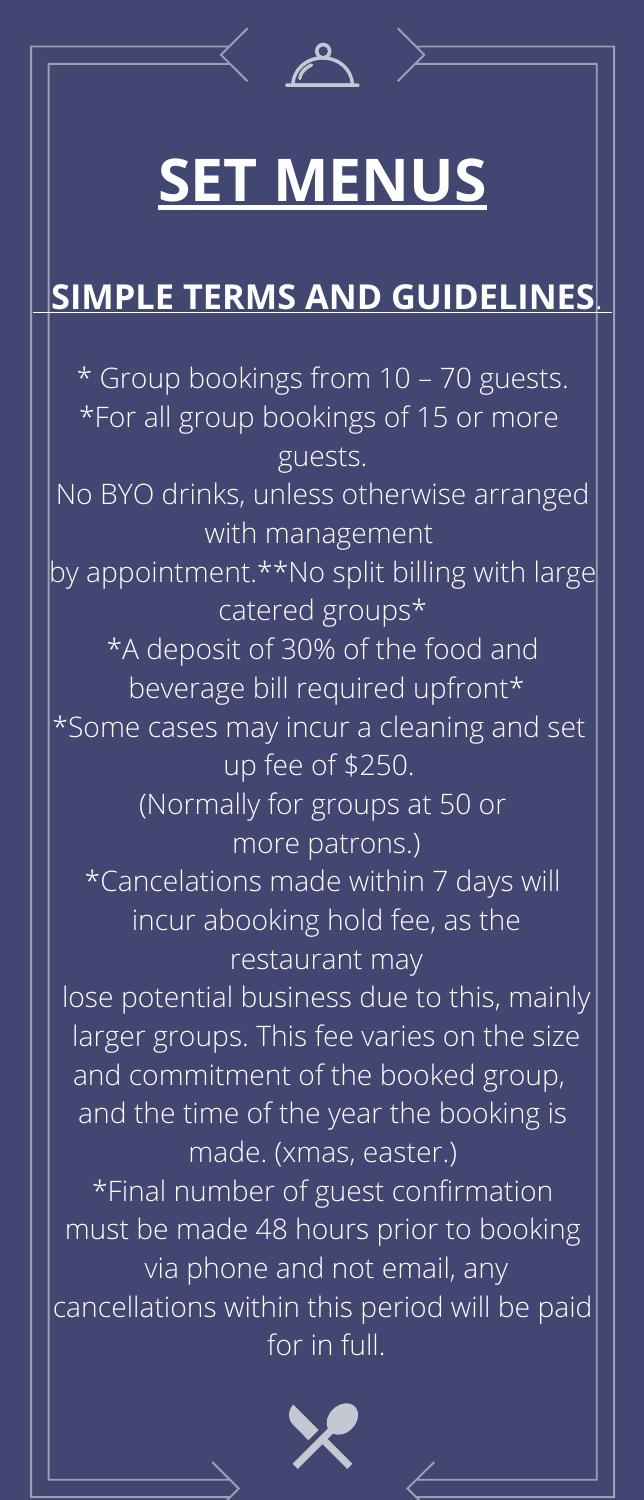

\*There is a minimum amount required to spend when taking up a large portion

of the restaurant. These booking fees are normally discussed with management upon requesting the booking.

\*Other menus and beverages are available upon request, these items are discussed with the restaurant manager when booking, a price is then quoted for the menus chosen at that point.

## **SET MENUS**

We like to

keep the menus simple and fun.

#### We have

some basic ranges here starting from \$32.00per person for food.

We also design set menus to suit the clients wishes with

the chef, we have a lot of flexibility with these designed menus, and a lot more options available.

#### These listed

set menus are more for end of year celebrations, birthdays, simple work gatherings and family get togethers. They are very well priced and kept basic for no fuss.

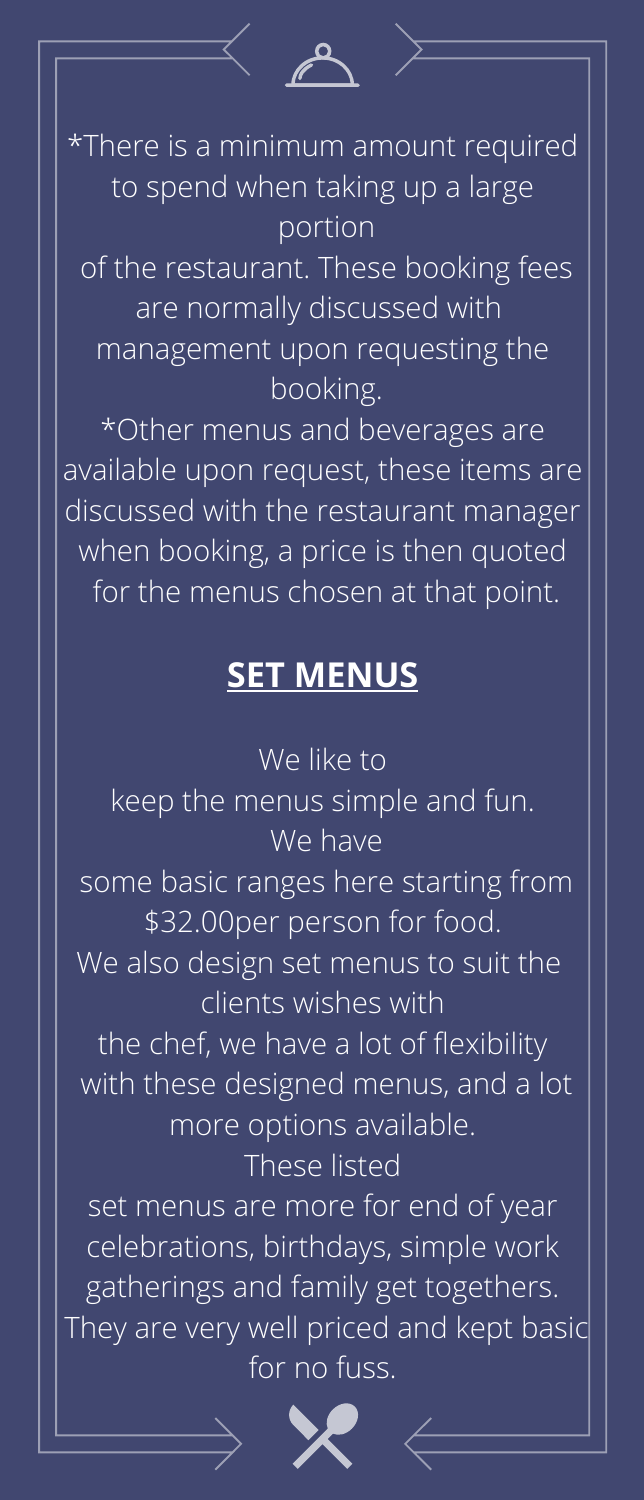

#### **A -\$32.00 set menu.**

(ADD A DRINKS PACKAGE) (Up to 20 guests) Garlic breads to start. A choice of (3)pizzas and (3) pastas as a main per person. Garden salads on the table.

#### **B -\$45.00 set menu.**

(ADD A DRINKS PACKAGE) (Up to 30 guests) Fresh bread and light antipasto on the tables to start. A choice of (2) pastas, a chicken dish or a scallopini for main. Garden salad on the table.

#### **C -\$49.95 set menu.**

(ADD A DRINKS PACKAGE) (Up to 40 guests) A choice of entrees (2) to start. (ceasar / pasta/ calamari / bruschetta) A choice of chicken dish, scallopini or fish for main. Garden salads on the table.

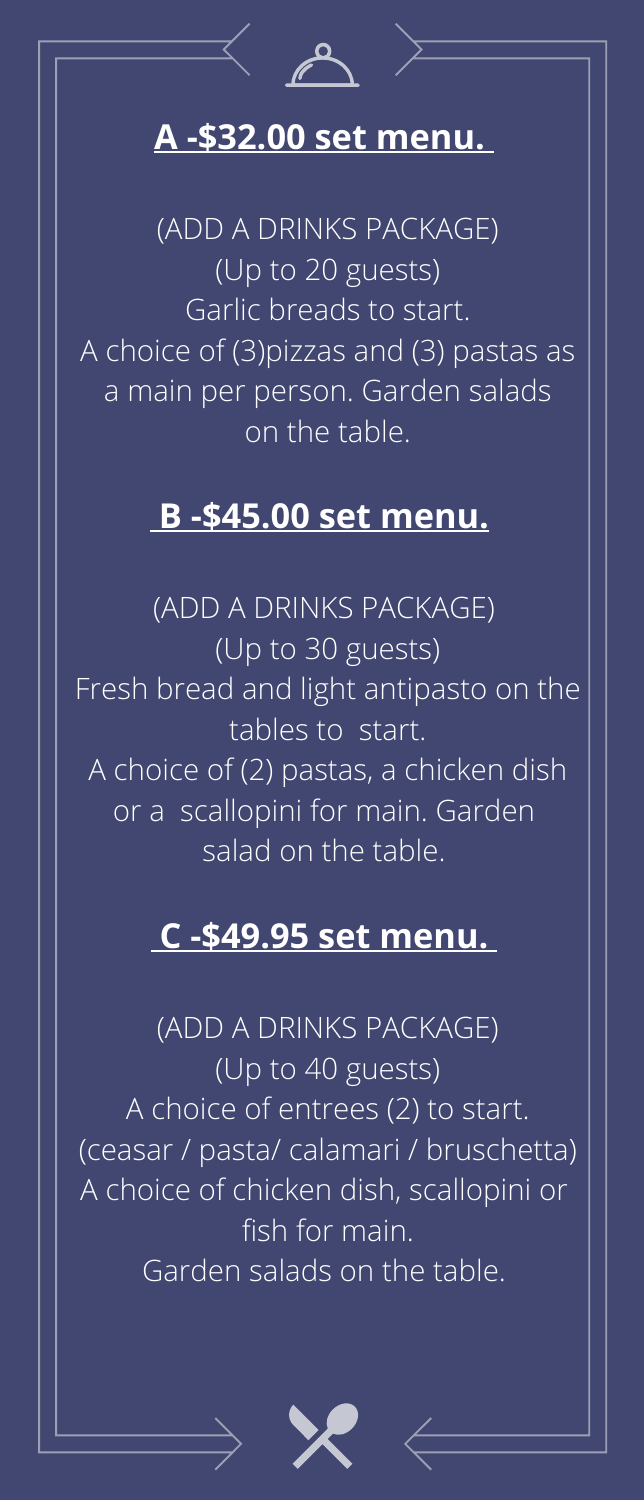#### **D -\$55.00 set menu.**

 $\mathbb{Z}$ 

(ADD A DRINKS PACKAGE) (Up to 70 guests) A selection of entrees to share at the  $\overline{\mathsf{table}}$  – antipasto's, calamari and pasta's A choice of a chicken dish, scallopini or fish for main. Garden salads on the table.\* Xmas turkey main option available for a \$5 surcharge to menus B, C and D Desserts can be added to any set menu for \$8.50 per person.

### **DRINKS PACKAGES**

Drinks may either be on a consumption basis or as a set package deal. As a consumption basis there are still some regulations.

#### **CONSUMPTION**

A pre selection must be made prior to the event consisting of one light and two full strength beers, one white and one red wine,